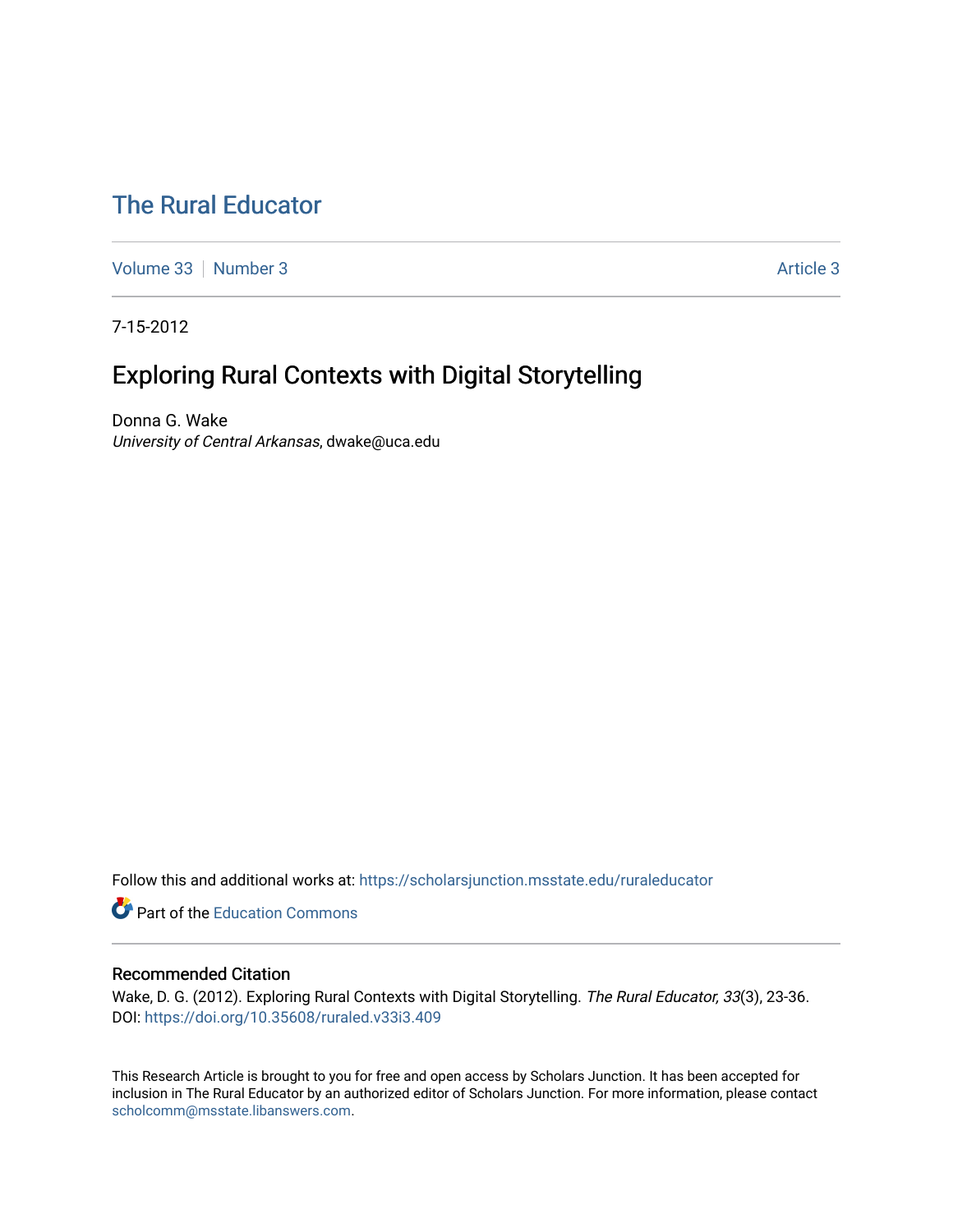## **Exploring Rural Contexts with Digital Storytelling**

## **Donna G. Wake**

*University of Central Arkansas*

*This article describes rural middle school students' exploration of their identity and their rural contexts through the vehicle of digital storytelling. Participants included 40 7th and 40 9th grade students at two rural schools in the Southeast United States. Students worked in shared writing groups to create digital stories expressing their views on teen life in a small, rural town. The resultant stories were analyzed using comparative grounded theory yielding some themes which may be posited as unique to a rural population while other themes were typical of the developmental age regardless of geographical context. Study findings indicate that the rural nature of the participants' communities had a significant impact on their identity formation and understanding of community. This study supports students' use of technology to promote exploration of identity within geographic and sociological settings.*

**Keywords:** digital writing; new literacies; place-based education; rural education

Rural schools occupy a unique sociological and historical niche in American education and represent the centers of their communities. These schools offer a place for social interaction and community renewal reproduction; they create a shared local identity and sense of place (Nitta, Holley, & Wrobel, 2010; Schaftt, Alter, & Bridger, 2006). Rural schools can unify the community and provide a sense of identity; they may work to build pride and a sense of place creating a more connected, thriving community. In this way rural schools are uniquely positioned to promote student identification with their community. However, rural schools may also alienate students from their surroundings by reinforcing negative stereotypes associated with rural communities and promoting the idea that leaving the community is the best path forward for those with the ability to do so (Corbett, 2009).

Unfortunately, education in these rural communities is often premised on a philosophy of loss. Kelly (2009) states:

Rural places, now more than at any other point in history, are places of great loss—of people, natural resources, and, often, as a result, any vision of long-term viability. In such places, loss as a persistent condition of life is vividly felt. (p. 2).

Indeed, Corbett (2009) argues that formal education is "designed for those who leave" (p. 1), and this may cause significant tensions for students and families in these communities (Hardré, Sullivan, & Crowson, 2009).

This study examines the use of digital storytelling with rural middle school students to promote their identity development and examination of community contexts (Corbett, 2009; Gruenewald, 2003).

Participants engaged in a shared authoring project where they created digital stories in small groups. These stories were then analyzed for themes, particularly those themes unique to rural contexts.

Thus, the significance of this study is in considering the students' unique perspectives as they worked to define who they were within their rural contexts and what those rural contexts meant to them. This paper examines issues associated with rural contexts and student identity development and describes the application of digital storytelling to support rural middle school students' exploration of identity and community.

#### **Education in Rural Contexts**

The term *rural* is being used in this study in alignment with the definition provided by the National Center for Educational Statistics (2007) publication *Status of Education in Rural America.* This document classifies communities as city, suburb, town, or rural with each context having several subcategories. The rural classification is defined by proximity to an urban-sized area and contains three sub-categories (fringe, distant, or remote) based on census data. The schools taking part in this study were classified as distant rural and remote rural. Distant rural communities are located more than 5 miles but less than 25 miles from an urbanized area. Remote rural communities are more than 25 miles from an urbanized area.

Despite the significant presence of rural schools in the national demographics, little research exists exploring education in rural contexts. While more than a third of all public schools and one-fifth of all students are considered rural (National Center for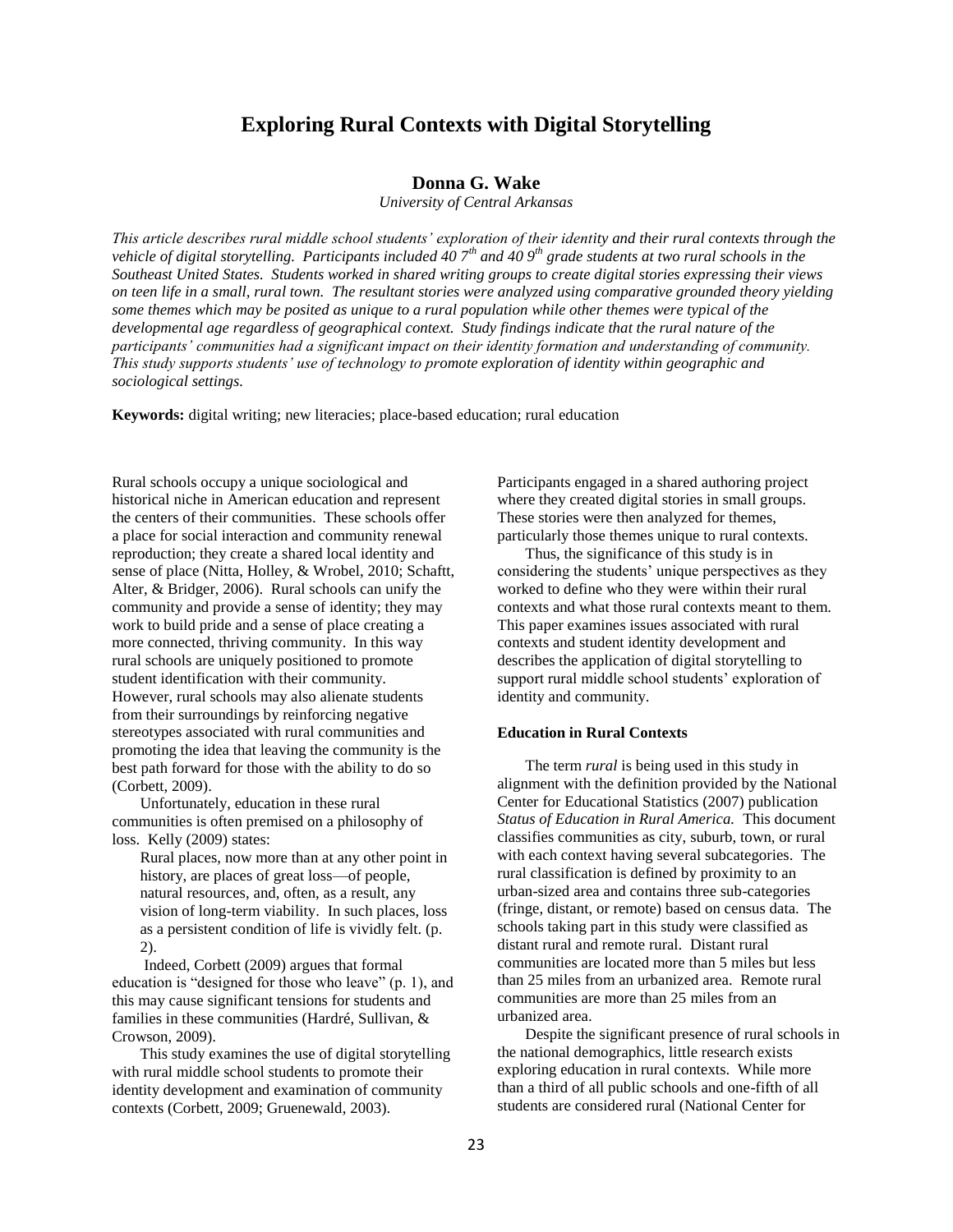Educational Statistics, 2007), less than 6% of the research has focused on this population (Hardré, Sullivan, & Crowson, 2009).

As noted above, rural schools offer a place for social interaction and community reproduction; these schools help create a shared local identity and sense of place (Nitta, Holley, & Wrobel, 2010; Schaftt, Alter, & Bridger, 2006). As a result of their central location in community, rural schools may work to strengthen community ties and unity. More likely, however, these schools may promote students' desire to disassociate from their local contexts resulting in an exodus of students from their communities once they are able to leave (Corbett, 2009; Kelly, 2009). Corbett (2009) states that in these communities "educational success equals leaving" (p. 4). This vision of schooling can cause dissonance among students, families, and community members resulting in a paradigm of loss (Hardré, Sullivan, & Crowson 2009). Students may wish to move to more populated locales. Their families may feel conflicted when they realize that success means their students must leave. Alternatively, families may wish their students to remain closer to home and to build and strengthen the local community instead of potentially contributing to its demise (Corbett, 2009). Ironically, while educational success does result in students leaving their communities, these communities need welleducated members in order to prosper. These communities cannot afford for students to see their formal school career as either disconnected or as a vehicle for leaving (Corbett, 2009).

These conflicting beliefs can lead to ambivalence in the community about the value and outcomes of formal schooling. Formal education may be seen as a threat to the community causing its youth to leave. On the other hand, for those who stay, formal education may be viewed as irrelevant or useless as it does little to promote local values and issues (Corbett, 2009). This is particularly true in the current culture of standardized accountability which promotes curricula that functions independently of the place where it is implemented. In this way, education works to transmit a dominant culture viewing non-standard populations as the "other" (Corbett, 2009; Gruenewald, 2003).

The departure of students from small communities impacts community sustainability. For example, school consolidation is a very real threat in many small, rural communities. The consolidation of rural schools may cause communities to lose sense of place and identification resulting in a loss of community unity (Graves, 2010). Consolidation can have a profound impact on remaining students and families in the form of decreased funding and resources. Specific effects of consolidation may include increased

transportation (time and funding), decreased graduation rates, and higher drop our rates (Howley & Howley, 2006).

#### **Place-Based Education**

While formal education may be viewed as detrimental or foreign in rural communities, rural education can be reconceived as a way to contribute to a sense of community pride and unity. Education takes place in a specific socio-cultural context, and formal education as it is currently conceived may not be an appropriate vehicle to use in a setting where the economic, cultural, and social capital networks are highly localized (Corbett, 2009). Kelly (2009) posits that formal education *could* be used to promote community solidarity for rural students and argues that rural communities are sustained by a deep knowledge of time and place.

This specificity of time and place accentuates the need to center educational practice in a specific sociocultural setting so that students can explore identity, place, and their interconnection (Kelly, 2009). In other words, rural students can see their communities as a source of strength and pride. The benefits of rural contexts can be highlighted and promoted as a resource for students and families with unique attributes not shared with suburban and urban settings.

Gruenewald's (2003) critical pedagogy of place describes an approach to education that is reliant on the physical community and asks students and teachers to reflect on their work in relation to the unique places they inhabit. Even rural communities cannot be regarded as uniform. Instead these communities represent unique, multiple, and distinct places (Corbett & Vibert, 2010). In other words, the work of education must consider and reflect the local contexts of the school. This approach to education is experiential and aligns curriculum and assessment to location (Corbett, 2009). Educators are challenged to reflect and to connect their instructional work to the places and spaces where they practice or "inhabit" while using strategies aligned with constructivist and democratic practices (Gruenewald, 2003).

Finally, while the local aspects of place should be used as a basis for education, an approach that focuses solely on local contexts in a manner that overinflates the local community (e.g. "our town is the *best"*) can be just as damaging as an approach that promotes disassociation from place. A naïve perspective on community can result in a passionate attachment to place which may lead to unexamined myths about 'a way of life' and an unquestioned acceptance of social hierarchies. This view of community is no more liberating than disassociation or an attitude of resignation toward leaving (Kelly, 2009, p.3).

In other words, the rural community must not be idealized and inflated in the minds of the learners.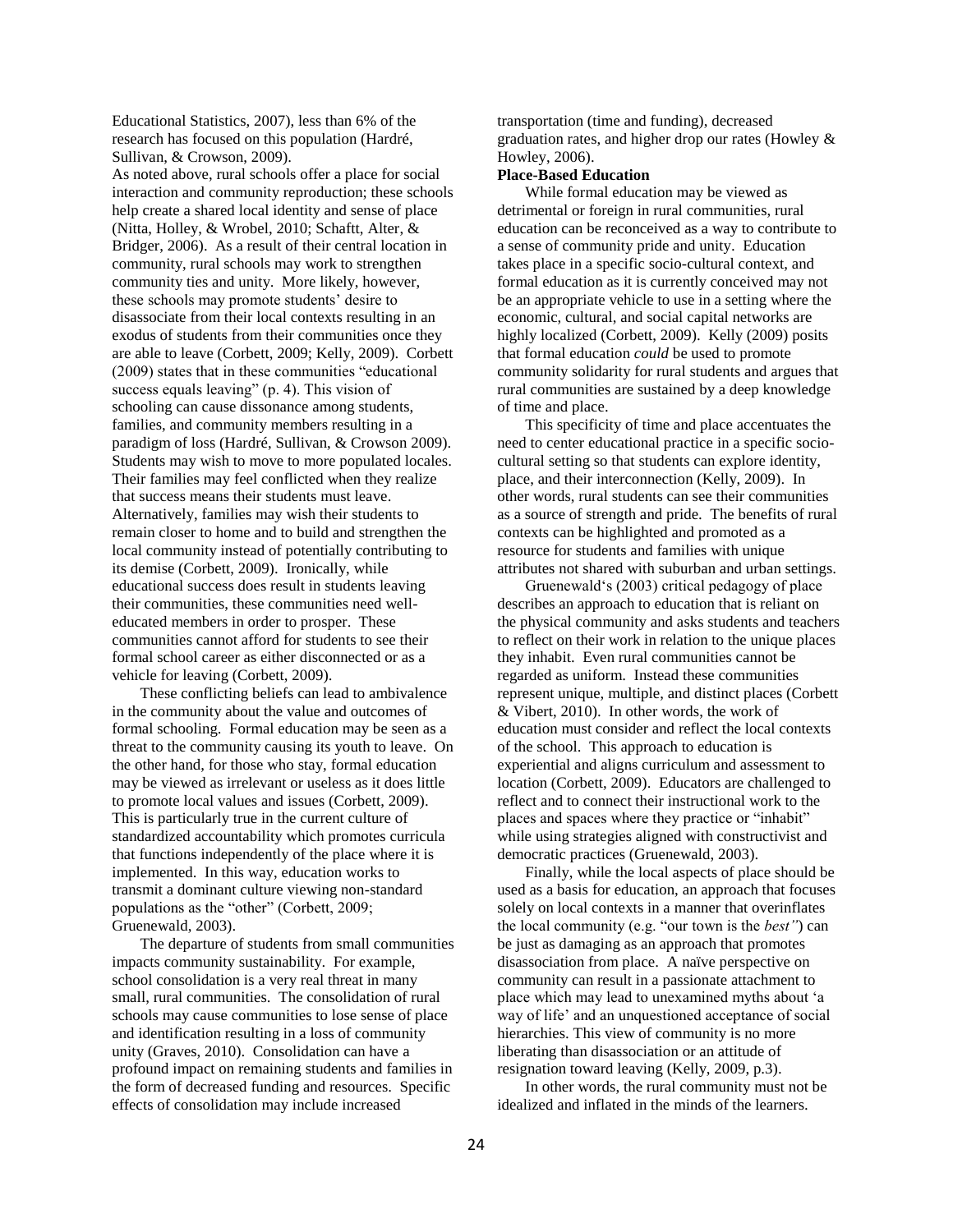Rather, it must be analyzed critically and considered realistically.

#### **Student Identity Development**

Adolescents are occupied by attempts to define identity (Erikson, 1979; Kroger, 2003, 2006; Meeus, Iedema, Helson, & Volleberg, 1999). In this case, the identity formation process is defined by the rural contexts of the students involved. As these students actively engage in the search for their identity, they seek independence and an identity separate from their family, and perhaps community, context. Students may "try on" different identities, take part in different activities, and assume different behaviors. In addition, the peer group becomes the most important reference point, and adolescents may connect with different friends and peer groups as they attempt to define "who they are" in relation to others around them. Part of this process includes formulating a philosophy of life. Often these philosophies are based on ideals rather than a sense of concrete reality. Thus rural students may seek to experiment with or "try on" identities different than those of their lived experiences.

Those students who receive support and encouragement in the identity formation process will successfully establish a strong sense of self. They will become independent and will develop a feeling of control over their actions and options. Those who are not able to successfully navigate this stage of development will remain insecure and confused about themselves and the future (Erikson, 1979).

Regardless of environment, students' attempts to define identity are impacted by their school and community environments. Students moving through this stage in rural contexts may feel pride and a close sense of identification with these settings (Kelly, 2009). On the other hand, they may feel disassociated or unconnected from their rural surroundings (Corbett, 2009) and may attempt to redefine themselves using some real or perceived indicator of a more suburban or urban environment. For example, a student may attempt to take on an identity like *goth* or *emo* – identities that have their origin in urban cities. Conversely, those students who enthusiastically assume the rural identity may be forming an unexamined, zealous attachment that may limit opportunity and perspective (Kelly, 2009).

The process of adolescents' identity formation that involves self, social, and environmental identities strongly connected to place is aligned with the tenets of place-based education (Gruenewald, 2003). Yet this process may also work to position individuals differently *within* the rural context and potentially lead to tensions and resistances. Corbett (2009) found that social class and gender did influence students' specific socio-spatial identities within their rural community in terms of access to resources and likelihood of remaining in or leaving the community. Those with the ability to leave may feel compelled to do so, while those who stay are somehow viewed as deficient or incapable of "making it" in the world outside their rural community (Corbett, 2009). Students may align themselves with and against each other based on these views, which further impacts their identity formation process.

#### **Technology in Rural Contexts**

While minimal educational research focuses on rural contexts (Hardré, Sullivan, & Crowson, 2009), even less of this research focuses on the use of technology in rural school contexts (Miller, 2010; Schaftt, Alter, & Bridger, 2006). Furthermore, few studies focus on using technology to promote student exploration of identity within their geographic and sociological settings (Corbett & Vibert, 2010).

Rural communities also are associated with uneven educational development and opportunity, particularly in the face of globalizing influences brought about by technology advancement (Gruenewald, 2003). In school contexts, technology is seen as a source of necessary  $21<sup>st</sup>$  century literacy skills regardless of income, language, or geography. Rural schools can use technology to provide students with options, experiences, and resources equivalent to their urban and suburban counterparts (Hawkes, Halverson, & Brockmueller, 2002; Miller, 2010; Schaftt, Alter, & Bridger, 2006). Technology can be used to promote students' critical analysis of a topic and to support students' expression of their own perspectives and voice.

Encouraging students to explore identity with a conscious and critical awareness of their rural contexts may aid their development of identity and voice (Corbett & Vibert, 2010; Wood & Smith, 2010). Technology can be used to support students' analysis of identity and community to allow for greater perspective in comparing rural contexts to other environments; this may work to reduce bias and stereotype and/or idealization of one context over another (Kelly, 2009). Technology can also be used by students to express their perspective and as an outlet for student voice. For these reasons, and given the research of Corbett (2009) and Gruenewald (2003) on place-based education, technology was seen as central to this study and a source of relevance to the field.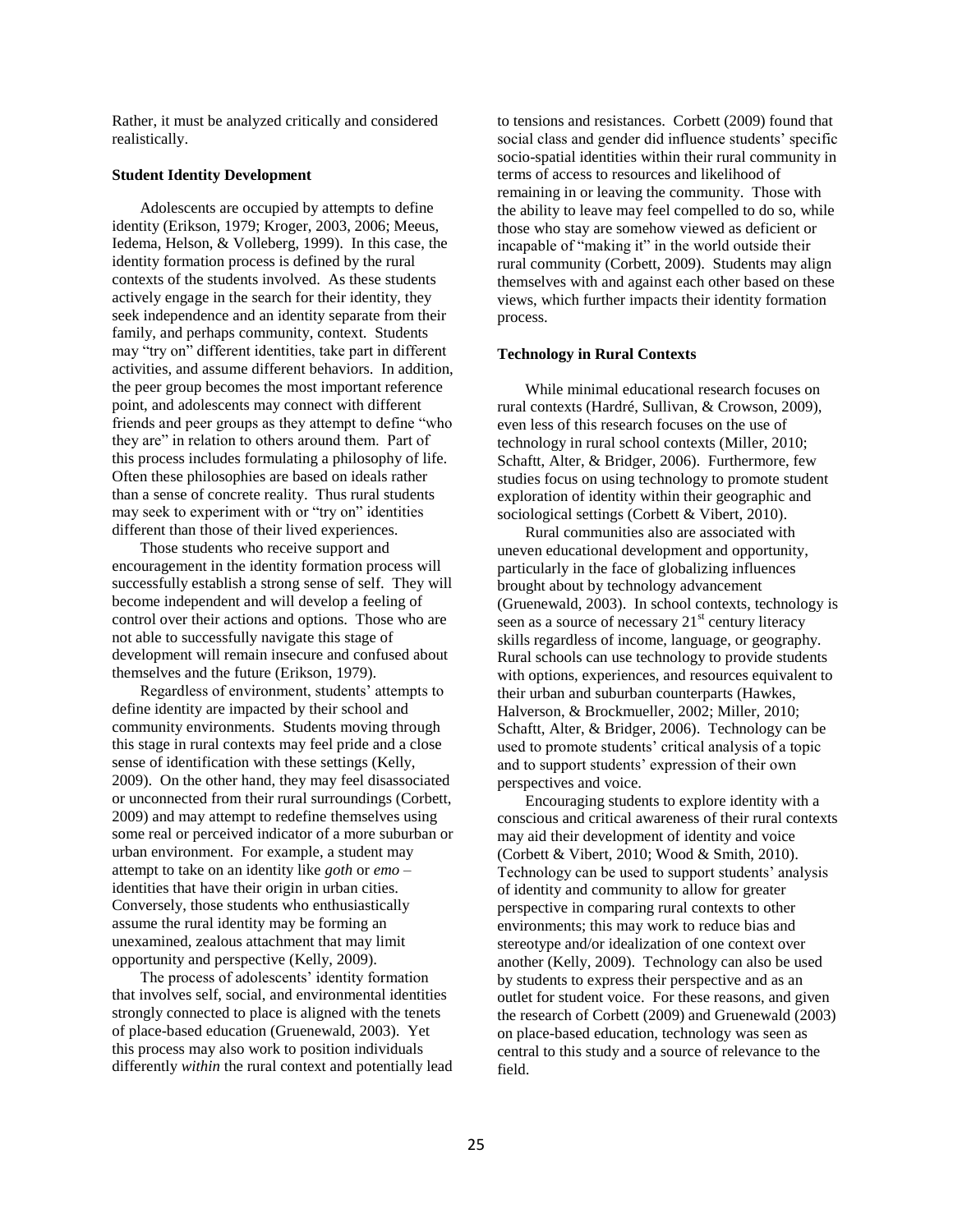## **Digital Storytelling**

Digital storytelling is one form of digital writing and was chosen as the vehicle for the students' exploration of identity and context in this study. Whereas digital writing encompasses all forms of writing supported by technology (e.g., tweeting, blogs, social networking, word processing), digital storytelling is a specific digital writing application. The final product of this type of writing is a digital story – in essence, a small movie containing still images, voiceover narration, and music if desired (Center for Digital Storytelling, 2010). Digital storytelling, then, is the act of writing and producing the digital story.

In digital storytelling, the writer weaves narrative, images and audio together using common, technologybased platforms (Center for Digital Storytelling, 2010). Educators view digital storytelling as a powerful means for promoting literacy with adolescents (Ohler, 2008) as these learners are surrounded by visual and media influences that work to predispose and motivate them to digital writing (DeVoss, Eidman-Aadahl, & Hicks, 2010; Kajder, 2010).

Digital storytelling has been recommended as a vehicle for teaching skills in multiple content areas and in multiple literacies (O'Brien, & Scharber, 2008). As such, digital storytelling is one means of promoting a place-based or place-conscious curriculum which allows students to explore identity and community through technology supported literacy. Gruenewald's (2003) place-based education approach aligns with the New Literacy Studies which positions literacy as a socially situated practice (Cope & Kalantzis, 2000; Gee, 2000; New London Group, 1996). In this perspective literacy is defined as something broader than traditional print-based media and instead looks at the variety of expressive and communicative means available and allows students to explore that which defines them socially, culturally, and emotionally.

#### **Research Questions**

The research questions for the study are: (a) What factors influence rural adolescents' perceptions of identity as revealed in their digital stories?

(b) What factors influence rural adolescents' perceptions of their communities as revealed in their digital stories?

(c) How does rural adolescents' use of technology support their examination of identity and context?

#### **Method**

This study used a qualitative research paradigm in seeking to understand the meaning-making efforts of the participants. A qualitative approach is well-suited to examining a topic where little research has previously been conducted or where the researcher does not know the important variables to examine (Creswell, 2002). The views of rural adolescents of their identities and contexts have received modest attention in the research base, and this makes qualitative inquiry an apt fit for this research study.

In this phenomenological approach, information is gathered first-hand through personal interaction with the participants. Underlying assumptions in this approach are that knowledge is socially constructed through interaction within a community and that individuals seek to make sense of their world through experiences and interpretation.

Data gathered through these interactions is interpreted through induction and is, in part, shaped by the researcher's own experiences and background (Bogdan & Biklen, 2003; Creswell, 2002). The researcher's role in this type of research is to have sustained, intensive engagement with the participants. In this study, engagement occurred as the researcher supported the students in crafting and refining their stories. Due to the fact that the researcher is implicitly involved in the research process, the act of interpreting the resultant data may include biases, values, and interests from the researcher's own "personal, cultural, and historical experiences" (Creswell, 2002, p. 9). When possible, these personal perspectives are indicated in the results and discussion sections of this study.

Specifically, this study employed a grounded theory methodology wherein theory is generated or "grounded" in the views of the participants (Bogdan  $\&$ Biklen, 2003; Glaser & Strauss, 1967; Strauss & Corbin, 1990; Strauss & Corbin, 1994). In this approach, theory is derived from the views of the participants in the study through multiple stages of data analyses involving coding, refinement, and interrelationship of categories within the data which are constantly compared to the emerging categories of reveal patterns and themes leading to hypothesis formation. The goal of this type of research is to focus on the participants' views which are collected in the form of open-ended, emergent data (Creswell, 2002); the emergent data collected in this study were the narratives created by the adolescents in forming their digital stories. The multiple meanings provided by the individual participants' experiences, defined by historical and cultural norms, lead to a theory or pattern.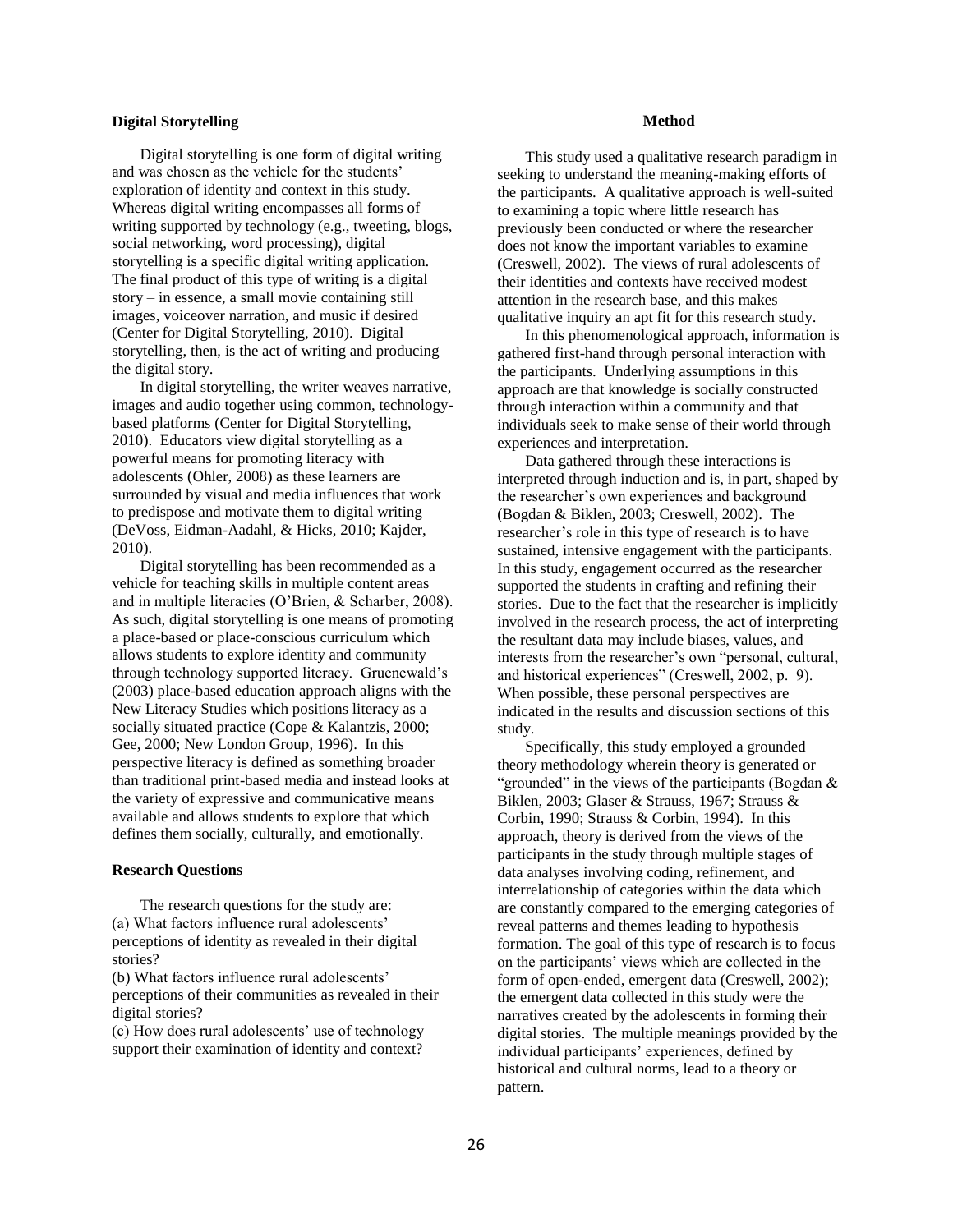## **Participants**

Participants in the study included eighty  $7<sup>th</sup>$  and 9<sup>th</sup> grade students at two rural schools. Forty of the participants were  $9<sup>th</sup>$  grade students attending a midsized rural junior high in one Southern community. This group participated in the project in late spring 2009. Forty of the participants were  $7<sup>th</sup>$  grade students attending a small rural middle school in a second Southern community. This group participated in the project in fall 2010.

Participants at the first school included 21 females and 19 males ranging in age from 14 to 16 years. Eleven of the students were of Hispanic or Latino ethnicity with two identified as English second language learners; 29 participants were Caucasian or White/non-Hispanic. Twenty-one of the participants were eligible to receive free or reduced price lunch. Seventy-three percent of the participants at this location had achieved proficient or advanced on their yearly, state-mandated benchmark exams in literacy. None of the participants were identified as having a disability that would interfere with their ability to take part in this project.

Participants at the second school included 22 females and 18 males ranging in age from 11 to 13 years. Three of the students were of African-American descent; the remaining 37 participants were Caucasian or White/non-Hispanic. Within this participant pool, there were no identified English language learners. Twenty-three of the participants were eligible to receive free or reduced lunch. Sixtytwo percent of the participants at this location had achieved proficient or advanced on their yearly, statemandated benchmark exams in literacy.

The age of student was particularly relevant for inclusion in this study due to their need to explore issues of identity in relation to their stage of development. These students' exploration of identity was seen as intertwined with their local contexts thus providing a window into these learners' unique experiences and perspectives in their rural communities.

Participants were selected as they were enrolled in their required English coursework at their respective schools. Both teachers involved in the study felt that their students needed an authentic, expository writing experience and felt that the end-product of the digital story would motivate students to write. Authentic writing is defined as writing with a real audience and purpose in mind – not writing for a contrived reason (i.e. for testing purposes) or for a limited audience (i.e. the teacher, test reviewers). An authentic audience is comprised of people genuinely interested in the writing topic who will be likely to listen, respond, and attach value to the writing.

Based on discussions with the teachers, it was clear that neither student population had previous authentic writing experiences in these classrooms. The literacy curriculum at both schools was largely driven by the state-mandated frameworks and testing requirements focusing primarily on grammar instruction, vocabulary, comprehension strategies, and responding to writing prompts. Understandably, both teachers had focused their writing instruction on benchmark exam preparation where students wrote to contrived prompts for an audience of the teacher and unknown test reviewers. This is aligned with the findings of Corbett (2009) and Gruenewald (2003) who warn against the limiting influence of standardized curriculum and accountability in education.

The two schools were located in communities approximately 75 miles from each other. The first community was identified as a remote rural school (more than 25 miles from an urban area); the second community was identified as a distant, rural school (more than 5 and less than 25 miles from an urban area) (National Center for Education Statistics, 2007). The socioeconomic profiles of both districts indicated that over half of the student population was eligible for free or reduced lunch status.

These schools had limited technology available to the students. A technology survey completed by the classroom teachers showed that each classroom included only one master classroom computer with internet access and a classroom smart board. The teacher at the first school site used the smart board to project the daily bell ringer, to diagram sentences, and to project workbook pages. The teacher at the second school did not use the smart board regularly in the classroom. Neither school offered a technology curriculum; however, participants at the second location were required to take a keyboarding course. Neither teacher involved in this study had previously used technology to support their students' literacy efforts due to a reported lack of resources and professional support.

#### **Research Design**

Participants at both locations were led through an identical process overseen by the researcher. The adolescents in the study were guided to create a digital story exploring their lives as teens in the rural south. The teachers' and researcher's role in the process was to guide and provide support.

On the first day of the project, students were placed into heterogeneous groups of 4-5 students, predetermined by the classroom teachers. The group structure was chosen by the researcher and teachers for two reasons. First, the use of groups supported the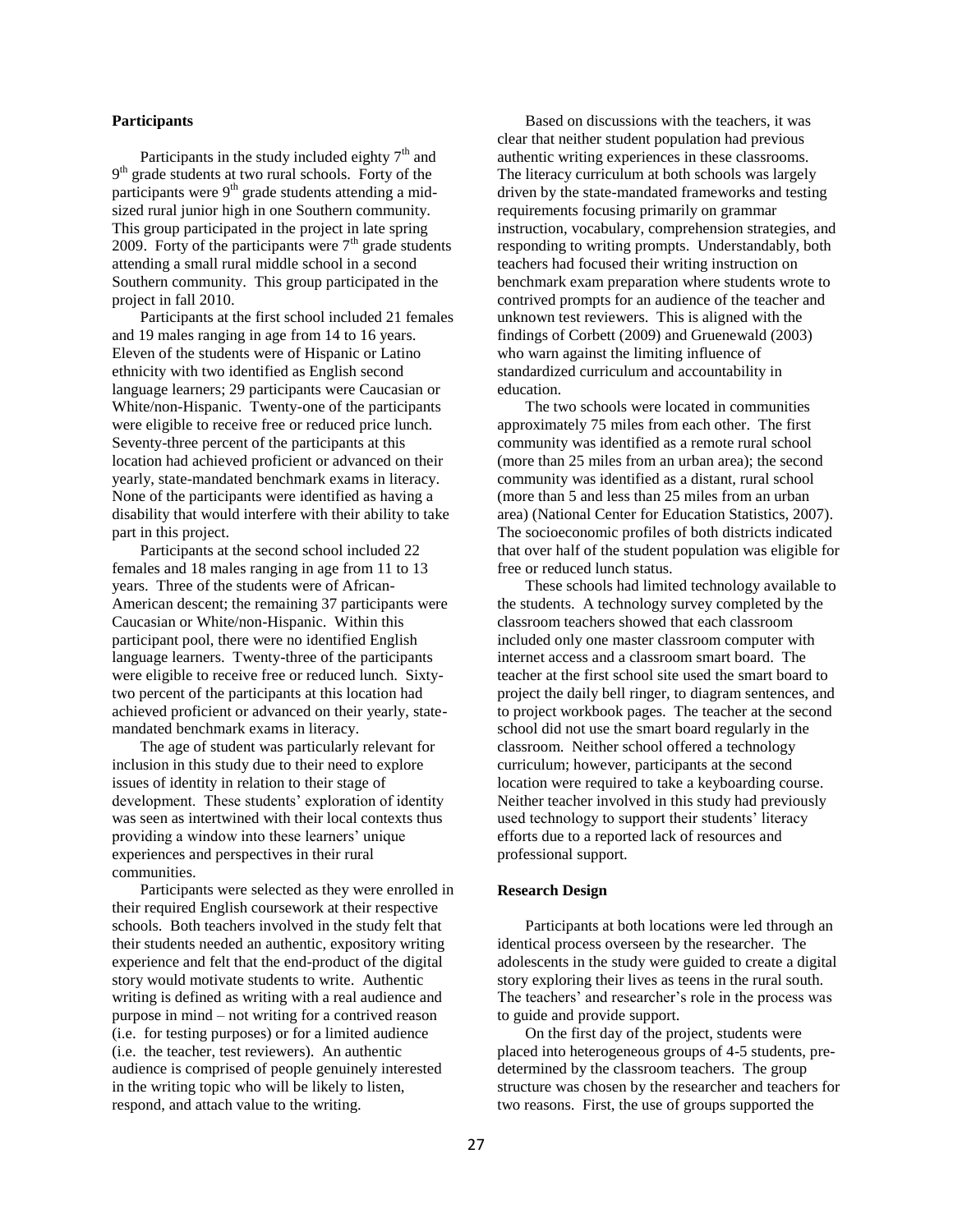idea that knowledge is socially constructed. The researcher and teachers felt that the group structure would promote diversity of viewpoint and opinion. The process of negotiating the story within the group would also require students to fully explore and analyze the content they chose to include and the structure of their stories. Second, since access to technology was limited, it was felt that groups would be a more efficient way to approach technology integration.

The groups were monitored closely by the researcher and teachers for group processing. It was important to all involved in the project that the students handle as much of the process as independently as possible. Groups wrote contracts on the first day of the project delineating each member's roles and responsibilities. The group members also peer-evaluated each other at the conclusion of the project, and the peer-evaluation rubric was shared on the first day as well. Conflicts among the group were expected to be mediated by the group members with the researcher and teachers called into assist when needed.

To begin the process, the participants were then given the prompt: "If you could tell the world about what life as a teenager in (name of town) is like, what would you tell them?" Participants were provided with chart paper and markers and supported in the brainstorming process. The groups also were told that the final day (day 6) of the project included a public showing of their work, thus establishing the identity of an authentic audience. The students were also shown several examples of digital stories so that they would understand the goal of the end product.

On the second and third days of the project, student groups were invited to refine their initial brainstormed ideas and to start a rough draft of their story script. Again, they were given large chart paper for brainstorm maps and their initial drafts. This part of the process was the most labor-intensive as the student groups had to negotiate and navigate the group process in order to write the drafts. The initial drafts were hand-written due to the lack of available technology.

On the fourth and fifth days, the students added images, voice, and music into their digital story. Groups staged and photographed their own visuals with the use of digital cameras and their phones. Alternatively, they found images on the internet which they emailed to the researcher for approval and inclusion. Students also began to rehearse their scripts and to search for appropriate music for inclusion.

Note that the teachers and researcher introduced the concept of visuals and audio late in the process as they felt that introducing these components too early in the process might distract students' from the writing process. Introducing visuals and audio later in the process also compelled students to revisit their stories for further development and revision.

Beginning on the sixth day, with the assistance of the researcher, the students began to build their stories in Microsoft Photostory 3. Some students worked in small groups with the researcher while other groups continued to revise and edit their writing. Both sites used only one laptop containing a copy of Microsoft Photostory 3. The researcher sat with the student groups showing them the software and aiding them in their design and production of the stories.

Finally, students at both locations held viewing parties showcasing their work to their peers, administration, teachers, and parents. This event was always a planned aspect of the curriculum and used as a way to communicate to participants the idea of an authentic audience. Eighteen stories were produced across the two school sites – nine at each location.

#### **Data Analysis**

Qualitative research focuses on describing rather than explaining an event or situation. Researchers using qualitative approaches make interpretations and form a conceptual schema based on their observations of the data (Bogdan & Biklen, 2003). Grounded theory, sometimes called comparative grounded theory, is a qualitative method that emphasizes the generation of theory from data in the process of conducting research. This approach requires the researcher to analyze data through four stages: coding, creating of concepts (groups of similar codes), creating of categories (groups of similar concepts), and developing theory generation or explanation (Glaser & Strauss, 1967; Strauss & Corbin, 1990; Strauss & Corbin, 1994).

The patterns noted in the data lead to the identification of general concepts about the observed phenomenon. These concepts contribute to identification of broader theoretical positions that can be replicated and/or tested through comparison with other groups. According to Glaser and Straus (1967), theory generation does not require a large number of cases; rather, the researcher's task is to develop a theory from the data that are collected on the relevant behavior. Thus, the small population size in this study is conducive to this methodology.

The validity of qualitative research is important to verify and should be considered to substantiate the accuracy of the findings, particularly as the act of interpreting the resultant data may be shaped by the researcher's background and how the researcher is positioned in the research. In this case, the study findings were corroborated through the use of rich, thick description in an attempt to convey the focus of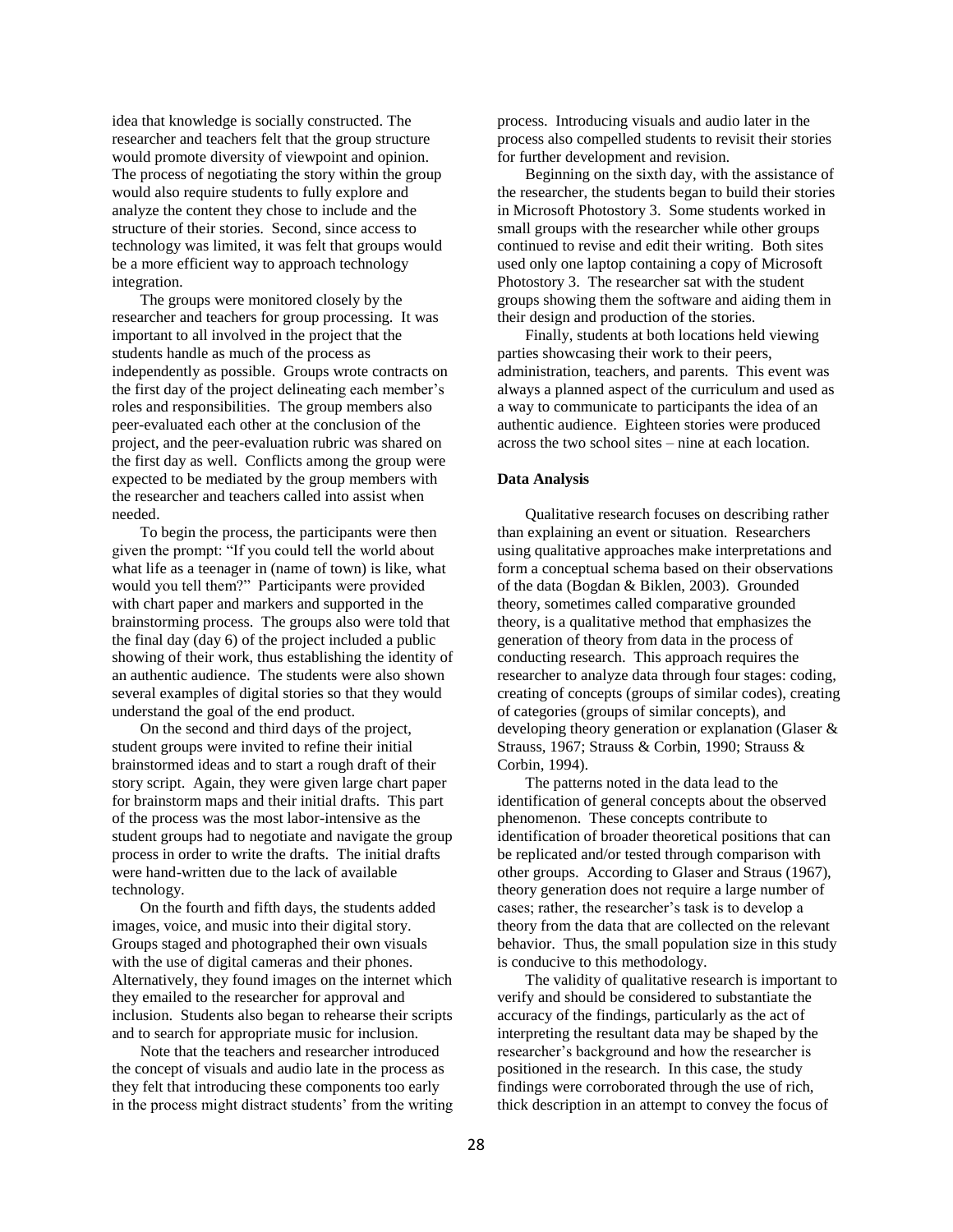the study and the essence of the participants' perspectives around the central topic. Included in this description is mention of any bias the researcher brought to the study. This strategy provides a framework for others interested in transferability and comparison. In addition, a peer reviewer experienced in narrative inquiry was used to verify the research design and findings (Creswell, 2002). Using these strategies supports the credibility and dependability of the data findings.

## **Data Sources**

The student-produced digital stories were the sole data source for this study. The students' stories were analyzed using grounded comparative analysis describing reoccurring codes, concepts, and categories. Initial themes were established during the first and second combings of the transcripts. All statements that did not fit the initially-defined themes were examined in a third combing of the scripts; they were either incorporated into an existing category or a new category was created for their placements. The scripts were examined two more times by the researcher to eliminate errors in the coding and to combine or collapse existing concepts and categories into broader or more clearly defined categories.

An objective rater, a literacy education specialist, checked the scripts and codes to establish inter-rater reliability. The researcher and objective rater used joint-probability of agreement to examine the data with the benchmark of 100% agreement.

#### **Procedures**

The initial thematic coding of the student stories involved 329 separate idea units (120 from the first community and 209 from the second community) which were assigned numeric codes. The stories were coded for discrete idea units: a clause including any verb and the elements that cluster with it (Gee, 2005). Each idea unit received a numerical, coded assignment. Coded idea units were grouped into concepts and, subsequently, into categories. For example, the first code to emerge from an idea unit was related the importance of sports in student role identification - "I play football;" this idea unit received a numeric code of "1". Any subsequent idea unit that mentioned football in relation to role identity also received a code of "1". Other idea units that mentioned sports received separate codes and were identified as related concepts.

The 329 separately coded idea units were collapsed into fifteen dominant concept families. For example, all sports-related idea units were grouped into a concept family labeled "sports and identity." Finally, the concept families were grouped to reflect larger categories. In this instance, "sports and identity" was placed under the "facts about teenagers" category.

Four categories emerged from the coding of the data: facts about teenagers (8 concept families, 21 codes); facts about friends and peers (2 concept families, 2 codes); facts about the school (2 concept families, 6 codes); facts about community (2 concept families, 4 codes). These categories were aligned with the project prompts provided to the students as a catalyst for student brainstorming and may reflect a bias of the researcher in designing the study and interpreting the results.

A simple percentage was calculated to represent the number of comments made within each category and to the number of overall comments. The data were also disaggregated in order to assess any differences between sites keeping in mind that even rural communities cannot be regarded as uniform (Corbett & Vibert, 2010). There were no significant differences between the population groups in the coding. Thus, further discussion of community differences will be limited.

Codes seen as rural were noted by the researcher in the data coding process based on the bias of the researcher. The researcher felt secure in identifying "rural" themes based on extensive teaching experiences in both rural and urban settings. While the researcher does not wish to be reductionist in labeling certain markers as "rural", these markers may yield greater insight into the identity formation of rural adolescents.

#### **Findings**

This section contains data about the categories, concepts, and codes, with specific examples detailed in tables 1-5. The subsequent discussion section will analyze themes and categories unique to these adolescents' identity exploration within their rural environments. As shown in Table 1, four categories emerged from the coding: (a) facts about teenagers/role identification -62%, (b) facts about friends/peers - 12%, (c) facts about school - 20%, and (d) facts about community - 12%.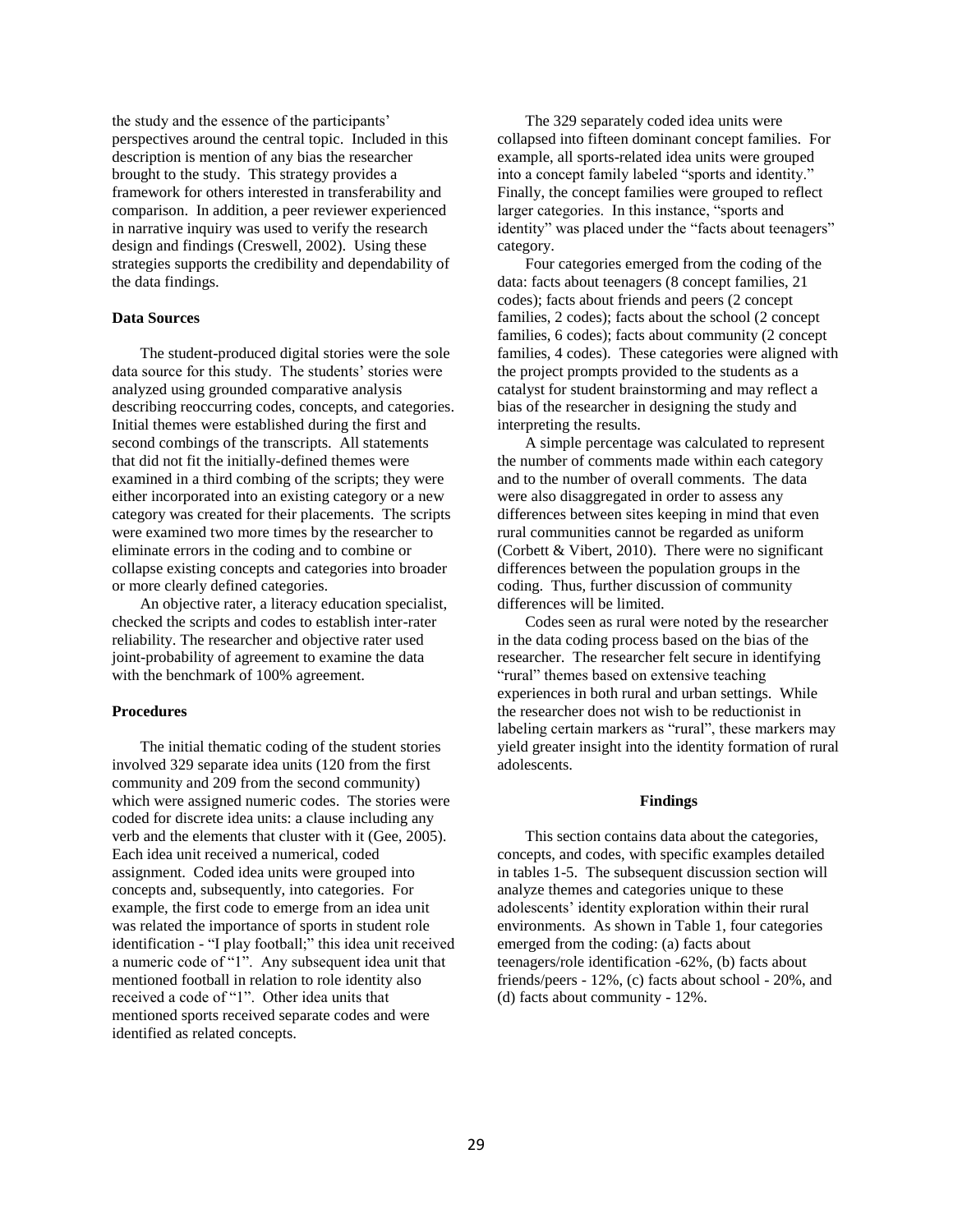| Categories                   | Concepts | Codes | Total    | Percentage |
|------------------------------|----------|-------|----------|------------|
|                              |          |       | Comments |            |
| <b>Facts about Teenagers</b> |          |       | 203      | 62%        |
| <b>Facts about Friends</b>   |          |       | 39       | 12%        |
| <b>Facts about School</b>    |          |       | 67       | 20%        |
| Facts about the Community    |          |       | 40       | 12%        |

**Table 1** *Thematic Categories, Concepts, and Codes*

#### **Facts about Teenagers and Role Identification**

The category that received the most comments in the digital stories reflected the adolescents' attempts to describe their identity as teenagers. Sixty-two percent of all comments fell in this category with 8 concept families and 21 distinct codes. Prevalent concepts in this category included: recreational activities, role identification, use of technology, friends and family, food, and pets/livestock (see Table 2). These comments overwhelmingly represented the participants' attempts to identify, define, and explain their identity for themselves, for their peers, and for a larger external audience. This effort to define 'self' is aligned with the developmental needs of this age of student (Kerpelman, Pittman, & Lamke, 1997; Kroger, 2003, 2006; Meeus, Iedema, Helson, & Volleberg, 1999).

Recreational activities that defined *what teens do* made up 26% of the overall comments in this category. These activities focused on what teens did for fun and included sleeping, watching TV, listening to music, going to the movies, shopping, and participating in outdoor activities (hunting, fishing, 4 wheel driving). These activities also were heavily couched in relations and communications with their peer groups as many of these activities involved interacting with their friends  $-$  e.g., going to the movies *with friends*. The researcher's observational notes indicated that the activities participants mentioned correlated with gender divisions; males noted outdoor activities as important and females noted movies and shopping as their preferred recreation.

After *recreation*, the next prevalent theme emerging from the data in this category was *role identification* (22% of all comments in this category). These comments included participants' references to themselves in relation to an identity definition. In this theme, labels abounded (e.g., – jock, redneck, goth, cheerleader, smart kid, in the band, play

softball). Note that some labels are rural while others reflect a more urban vibe; this will be explicated in the discussion.

*Technology* was the next dominant category with 21% of all comments reflecting these adolescents' use of various technologies. The comments discussing technology largely focused on use of technology for social networking. These teens saw themselves as technology users with technology being a large part of *what teens do* and *who they are*. They noted the importance to their lives of texting, using the internet for research, using facebook, and gaming. *Texting friends* was the leading code within this category carrying 48% of the technology related comments overall. The next categories to emerge from the data were the teens' recognition of *friends* (10%) and *family* (4%) in their work to define identity. The mention of friends in this regard was coded differently than the participants' comments describing friends and peers (discussed in the next category). Comments in this concept family focused on adolescents' needs to connect with friends and family as part of *what teens do* (e.g., hang out, talk on the phone, text, spend time with friends) and *who they are*. It was not surprising that mention of friends was more prevalent than mention of family. This is in fitting with the research on teens and identification with peer groups regardless of the environment (Kroger, 2003, 2006; Meeus, Iedema, Helson, & Volleberg, 1999).

*Food* was the next dominant concept with 7% of comments in this category. Here participants noted eating and eating with friends as something *teens do.*  Finally, mention of *pets/livestock* was a strong concept in the coding (5%) with the participants mentioning animals in relation to their identity (e.g., I ride horses, llamas are my favorite animal) and making note of animal-related chores as part of what teens do (e.g., we check chickens for eggs).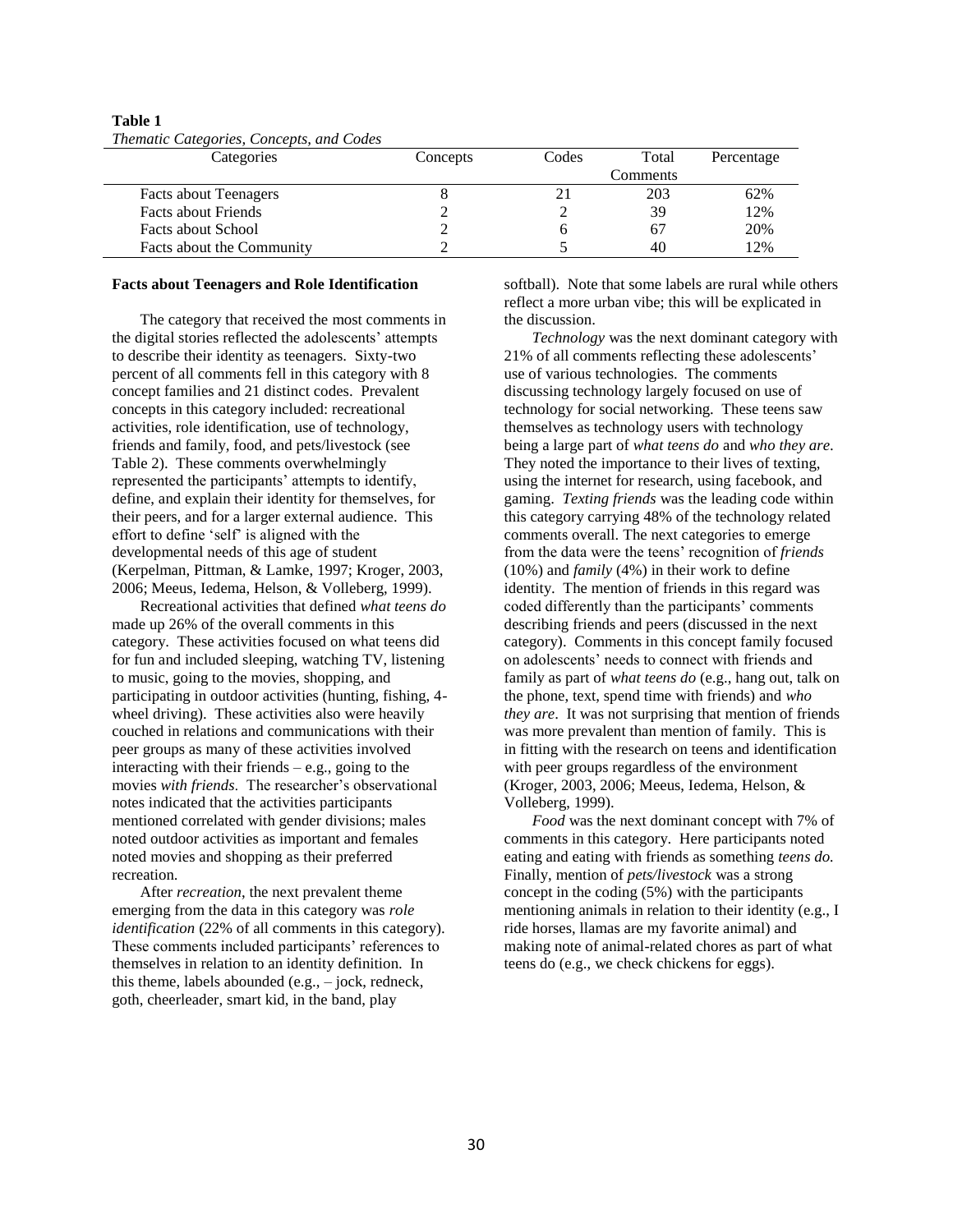| Concepts       | $mweve$ calleger less, correct<br>Code | codes nejvechniz 1 dens docht 1 cenazers<br><b>Example Coded Statements</b> | $#$ of         | $%$ in   |
|----------------|----------------------------------------|-----------------------------------------------------------------------------|----------------|----------|
|                | Families                               |                                                                             | Occurrences    | Category |
| Recreation     | Sleep                                  | We like to sleep                                                            | 3              | 26%      |
|                | TV                                     | Mostly we watch TV                                                          | 9              |          |
|                | Music                                  | Most of us rock out to music                                                | 9              |          |
|                | Movies                                 | We like going to the movies                                                 | 3              |          |
|                | Shopping                               | You can shop at Wal-Mart                                                    | 4              |          |
|                | Outdoors                               | On weekends, we hunt deer, dove, and                                        | 11             |          |
|                |                                        | turkey if the seasons are open                                              |                |          |
|                |                                        | We also do a lot of your four-wheeling                                      |                |          |
|                |                                        | We do dirt bike racing                                                      |                |          |
|                | Other                                  | We like to read                                                             | 10             |          |
|                |                                        | We do chores                                                                |                |          |
| Role           | Sports                                 | I am a jock                                                                 | 27             | 22%      |
| Identification |                                        | The sporty kids rule                                                        |                |          |
|                |                                        | Preppy cheerleaders are the best                                            |                |          |
|                | Arts                                   | There are some kinds in the band                                            | 13             |          |
|                |                                        | Some kids are into art                                                      |                |          |
|                | "Smart"                                | There are smart kids                                                        | 2              |          |
|                |                                        | You can participate in G.T.                                                 |                |          |
|                | Other                                  | There are cool kids                                                         | $\overline{2}$ |          |
|                |                                        | There are rednecks                                                          |                |          |
|                |                                        | There are wimpy kids                                                        |                |          |
|                |                                        | I am a goth                                                                 |                |          |
|                | Texting                                | We like to text                                                             | 20             |          |
|                |                                        | Cell phones are genius                                                      |                |          |
|                |                                        | My phone is on vibrate so I can text                                        |                |          |
| Technology     | Internet                               | My favorite internet site is Facebook                                       | 12             | 21%      |
|                |                                        | We also get on Twitter                                                      |                |          |
|                | Facebook                               | There is this thing called Facebook                                         | 5              |          |
|                |                                        | You can post everything you do                                              |                |          |
|                | Gaming                                 | We play computer games with our friends                                     | 3              |          |
|                | Other                                  | We like to surf the internet                                                | $\overline{c}$ |          |
| Friends        | Friends                                | We like to hang out with our friends                                        | 20             | 10%      |
|                |                                        | We talk on phones to our friends                                            |                |          |
|                |                                        | Teens text their friends                                                    |                |          |
| Family         | Family                                 | We spend time with family                                                   | $8\,$          | 4%       |
| Food           | Food                                   | Most of us stuff our faces with food                                        | 14             | 7%       |
|                |                                        | After school, we go to Sonic                                                |                |          |
| Pets/          | Pets/                                  | Before school, we check chickens for eggs                                   | 10             | 5%       |
| Livestock      | Livestock                              | I ride horses                                                               |                |          |
|                |                                        | Llamas are my favorite animal                                               |                |          |
|                |                                        | I have 11 dogs.                                                             |                |          |
| Other          | Other                                  |                                                                             | 12             | 6%       |

**Table 2** 

*Thematic Categories, Concepts, and Codes Reflecting Facts about Teenagers* 

## **Facts about Friends/Peers**

The theme of *hanging with friends* should be cross referenced as closely related to the previous category of facts about teenagers and their role identification, particularly in relation to the *recreation* and *technology* themes given above.

Interestingly, this category yielded the lowest number of coded comments when not cross-referencing friend relationships in terms of defining identity. In their more general comments, the participants merely noted that they had friends who they considered *strong and good* as opposed to peers who caused *a lot of drama* (see Table 3). Mention of peer pressure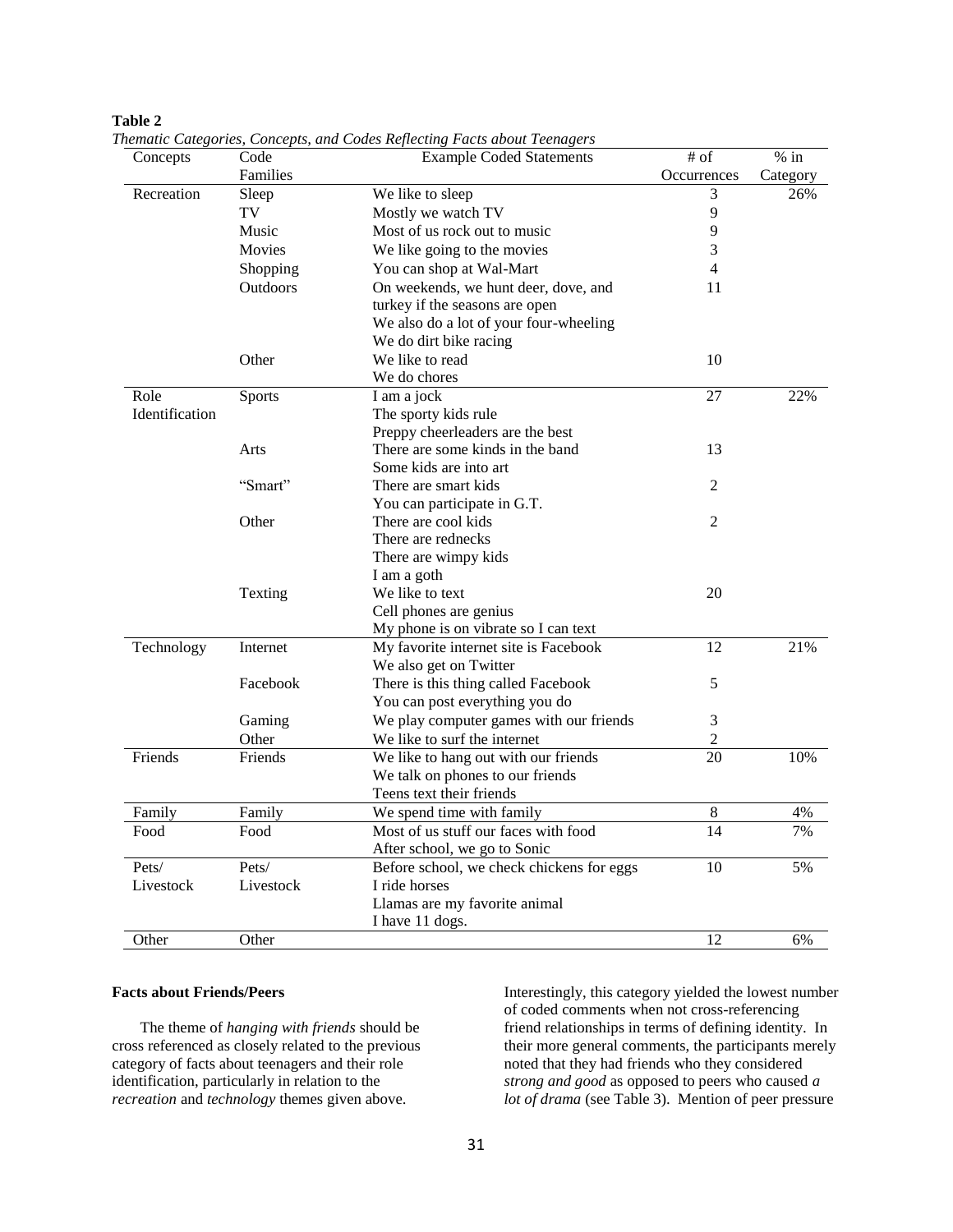was also included in this category as co-mingled with the peers who caused drama. This finding is aligned to research indicating that the peer group is a source of conflict for teens and is central to identify

formation regardless of geographical location (Reed & Rossi, 2000).

# **Table 3**

|                                  |            | Thematic Categories, Concepts, and Codes Reflecting Facts about Friends |            |          |
|----------------------------------|------------|-------------------------------------------------------------------------|------------|----------|
| <b>Code Families</b><br>Concepts |            | <b>Examples of Coded Statements</b>                                     | Total:     | % within |
|                                  |            |                                                                         | Rate of    | Category |
|                                  |            |                                                                         | Occurrence |          |
| Friends                          | Friends    | When it comes to friends, some of us are.                               | 26         | 42%      |
|                                  |            | kind, caring, and nice                                                  |            |          |
|                                  |            | Some friends are funny, shy, outgoing, and                              |            |          |
|                                  |            | smart                                                                   |            |          |
| Peers (not                       | Peers (not | There are people who cause drama                                        | 13         | 68%      |
| friends)                         | friends)   | A lot of us are rude, disrespectful                                     |            |          |
|                                  |            | Some people stab their friends in the backs                             |            |          |
|                                  |            | In school, there is a lot of peer pressure                              |            |          |
|                                  |            | When you become a teen, there is a lot of                               |            |          |
|                                  |            | drama, heartache, no money, and gossip                                  |            |          |

.

## **Facts about School**

Participants also shared their thoughts on school. Comments in this category fell into two broad concepts: *positive* comments and *negative* comments

with six codes emerging related to sports, teachers, school spirit and culture, curriculum, rules and regulations, and food (see Table 4).

## **Table 4**

|  |  | Thematic Categories, Concepts, and Codes Reflecting Facts about School |  |
|--|--|------------------------------------------------------------------------|--|
|  |  |                                                                        |  |

| Concepts | Code Families | <b>Example Coded Statements</b>                                          | Total:     | $\%$     |
|----------|---------------|--------------------------------------------------------------------------|------------|----------|
|          |               |                                                                          | Rate of    | within   |
|          |               |                                                                          | Occurrence | category |
| School   | <b>Sports</b> | Our school is obsessed with sports.                                      | 28         | 66%      |
| Positive |               | We LOVE to get down and dirty.                                           |            |          |
| (Total)  |               | Sport events are a BIG high with<br>everybody                            |            |          |
|          | Teachers      | All your teachers know you by name (that<br>can be a good or bad thing!) | 6          |          |
|          |               | We have the most awesome teachers                                        |            |          |
|          | School Spirit | Some benefits of going to a small school                                 | 10         |          |
|          | and Culture   | is that you have small classes                                           |            |          |
|          |               | You still have a variety of kids in your                                 |            |          |
|          |               | class                                                                    |            |          |
|          |               | We like small schools                                                    |            |          |
|          |               | That way we know everybody                                               |            |          |
| School   | Curriculum    | School is hard                                                           | 11         | 34%      |
| Negative |               | School is boring                                                         |            |          |
|          |               | School is not as easy as it looks                                        |            |          |
|          | Rules and     | School has too many rules                                                | 9          |          |
|          | Regulations   | School starts too early                                                  |            |          |
|          |               | Not enough time between classes                                          |            |          |
|          | Food          | The food is bad                                                          | 3          |          |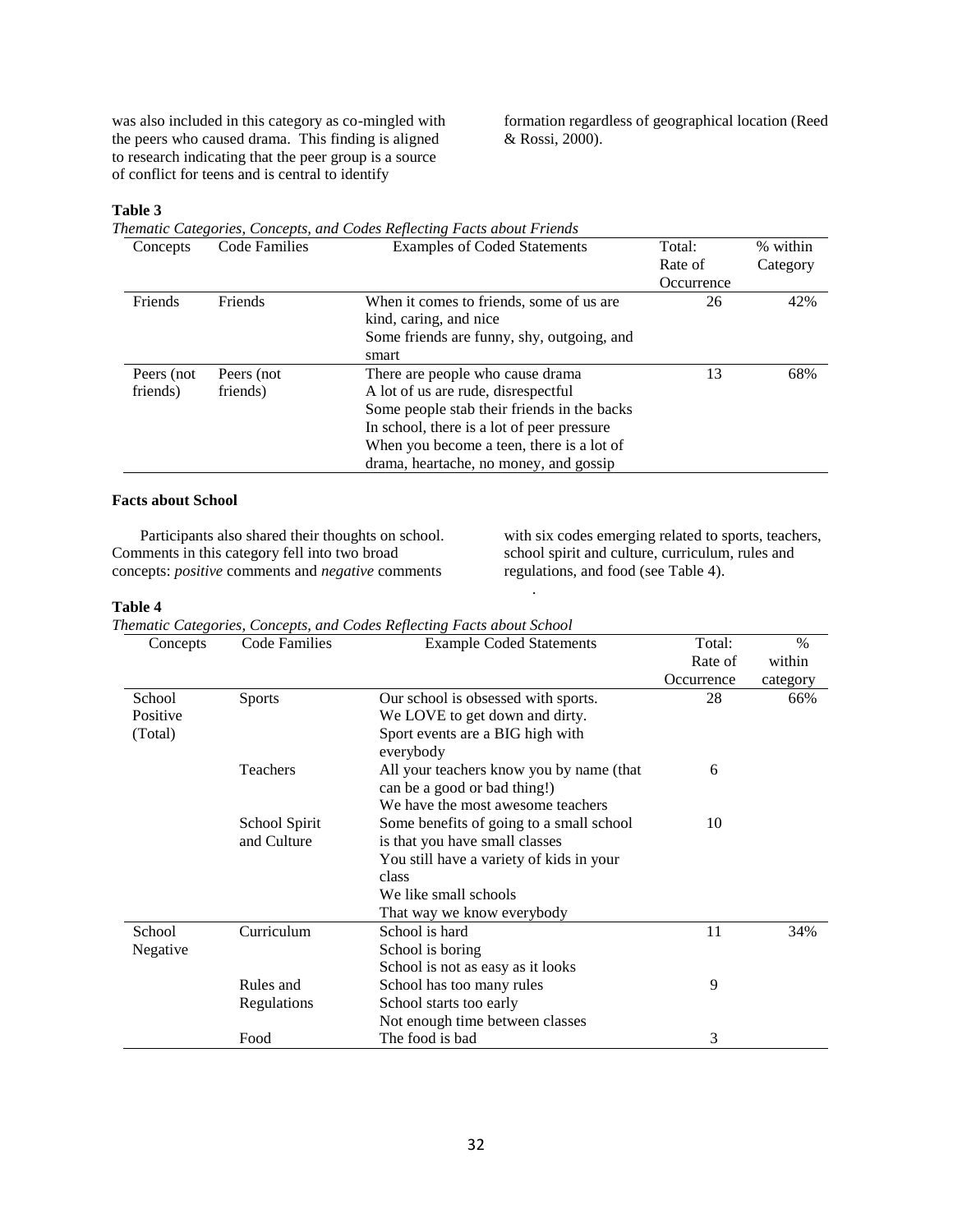*Positive* comments included admiration of local sports teams, and great 'school pride,' praising teachers, and a noted appreciation of small schools. In appreciating their schools, the participants noted the small class sizes, knowing all their peers, and having a diverse peer group. These students felt that they knew a lot of 'different sorts of kids' and felt their peers represented a diverse population, even at the second school where the demographic was overwhelming Caucasian. Their definition of diversity hinged primarily on considerations of the perceived talents and interests of their peers (*sporty kids, jocks, kids who like art, smart kids*).

*Negative* comments included remarks about the academic demands of school, school strictness in rules and regulation, and comments about cafeteria food quality. The students' protests of school strictness included a large number of comments about school positions on technology usage indicating the participants' desire to keep their phones

#### **Facts about Community**

Finally, student comments on their communities fell into two thematic categories with five codes: *positive* comments and *negative* comments (see Table 5). *Positive* comments included participants' references to specific restaurants they endorsed with *Sonic* being a front contender in popularity. Participants also positively referenced '*things to do'* in their town including specific stores to visit (*Wal-Mart*) and local festivals or events.

Interestingly, participants made unambiguous references praising the benefits of their small town as opposed to an urban setting. In this vein, they included the benefit of everyone in the community being connected and knowing each other. Ironically, *negative* comments included statements about lack of privacy as well as remarks indicating there was not much to do in the community and that the community was boring and too safe.

## **Table 5**

*Thematic Categories, Concepts, and Codes Reflecting Facts about Community* 

| Concepts  | Code        | <b>Example Coded Statements</b>                   | $\#$ of     | % within |
|-----------|-------------|---------------------------------------------------|-------------|----------|
|           | Families    |                                                   | Occurrences | category |
| Community | Restaurants | Things we like about our community (list of       | 12          | 88%      |
| Positive  |             | restaurants)                                      |             |          |
| (Total)   | Amusement   | We have a community park                          | 9           |          |
|           |             | At our park we have some yearly events like       |             |          |
|           |             | Christmas in the Park and the Easter Egg Hunt     |             |          |
|           |             | The fairgrounds has the fair every year           |             |          |
|           | Compared to | You might live in the city, and you might live in | 10          |          |
|           | "urban"     | the country, but if you have never lived in (name |             |          |
|           | settings    | of town), you don't know what you are missing     |             |          |
|           |             | Your lifestyle  will probably change if you       |             |          |
|           |             | come from the city. If you're a city slicker and  |             |          |
|           |             | you're watching this, you would be shocked        |             |          |
|           |             | with how different [our town] is                  |             |          |
|           |             | In [our town] we don't party all night. There     |             |          |
|           |             | aren't many "parties" in [our town].              |             |          |
|           |             | Teenagers in [our town] don't sneak out of the    |             |          |
|           |             | windows at midnight and get in trouble or         |             |          |
|           |             | anything like that. Most of the time, we are in   |             |          |
|           |             | bed sound asleep. We're always laid back, and     |             |          |
|           |             | we want to have fun.                              |             |          |
|           | Other       | We love (name of town)                            | 4           |          |
|           |             | We love living in a small town                    |             |          |
|           |             | My community is like one big family               |             |          |
|           |             | Some benefits of living in a small town is that   |             |          |
|           |             | everybody knows everybody                         |             |          |
| Community | Community   | Everyone knows your business                      | 5           | 12%      |
| Negative  | Negative    | This town is too small                            |             |          |
|           |             | There is nothing to do here                       |             |          |
|           |             | There is too much security                        |             |          |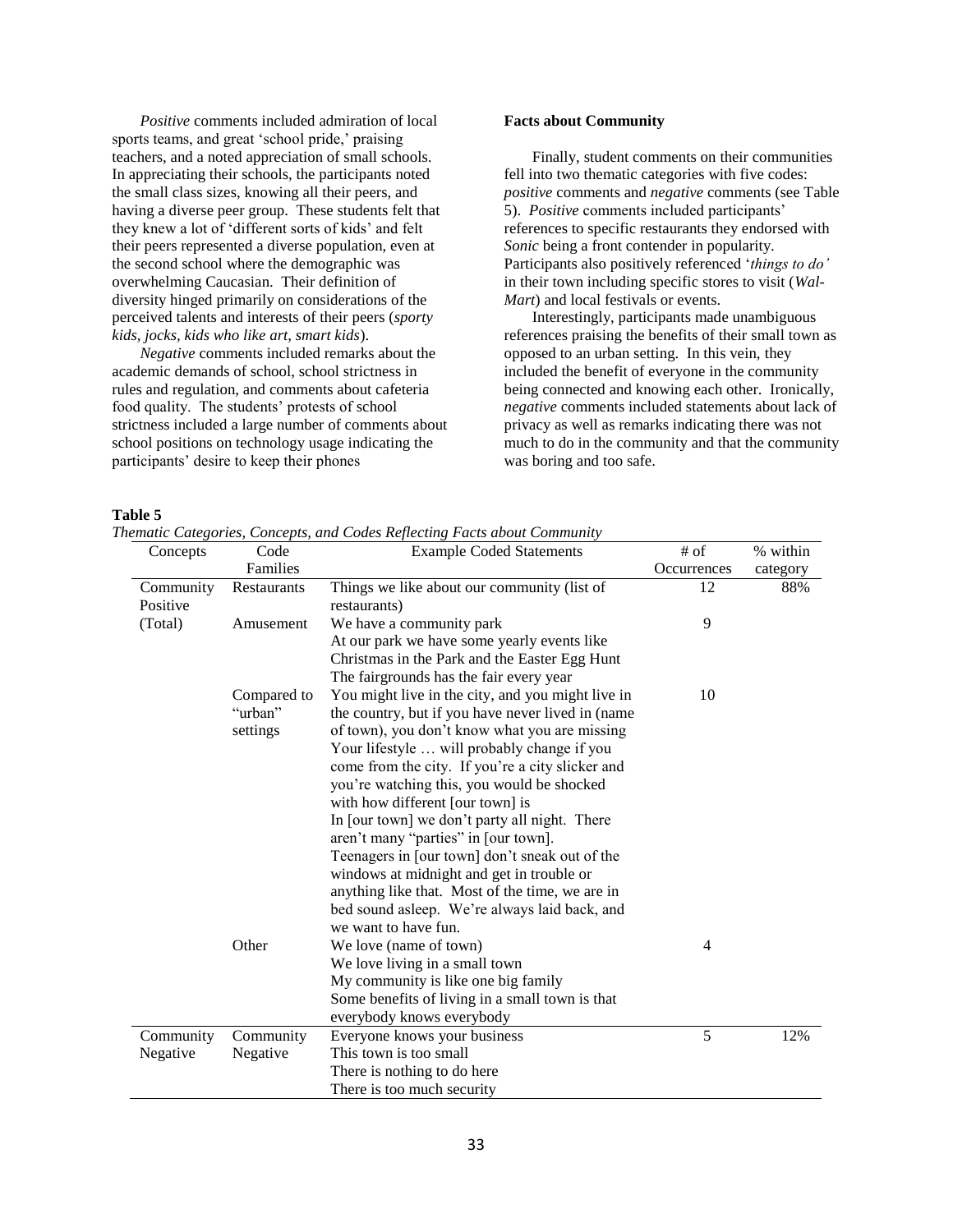## **Discussion**

This study examined rural middle school students' narrative inquiry processes as they explored their identity and their local, rural contexts via digital storytelling. The digital stories produced by the participants yielded themes shared across both rural participant communities. While some themes may be posited as unique to a rural population, other themes were quite typical of the adolescent developmental stage regardless of geographical context.

#### **Rural Factors Influencing Perception of Identity**

The predominant theme emerging from the data was the adolescents' focus in their writings on defining their identity. They defined themselves by their recreational activities (movies, shopping, outdoor activities, for example), their role identification (e.g., jock, smart, in the band), their use of technology (texting, Facebook), their friend and family ties, their food preferences, and the presence in their lives of pets and livestock.

Some of these concepts represent typical concerns of this age-group regardless of geographical location (Erikson, 1979; Kroger, 2003, 2006). These concepts include the importance of friends and some of the school specific roles they adopted for themselves as influential in adolescent identity formation. The roles the students adopted included both academic roles (desire to make good grades or simply make it through to the next grade) and non-academic roles (i.e. sports, arts). This finding is aligned with Reed and Rossi's (2000) study which identified that the adolescent search for identity is prevalent regardless of context (urban, suburban, or rural).

The adolescent search for self is not distinctive, but it is reliant on place. In this study, identity was influenced by the students' rural contexts.

One code emergent in the data considered unique to rural settings was the mention of outdoor recreational activities. Corbett (2009) identifies skills unique to rural contexts to include the ability to "build your own shelter, hunt, fish, grow food, cut wood, prepare cooking fires, and live outside grids, systems, and expert controlled mass delivery system" (p. 11). Similarly, Conroy (1997) found that a noteworthy number of rural youths had job aspirations aligned with trade or work related to outdoors activities.

Many of the students, the male students in particular, made specific references to outdoor recreational activities like hunting, fishing, and 4 wheeling. While suburban and urban students may also have experiences with similar outdoor activities, it was thought that the prevalence of this theme in this study

was an indication of the students' identification with their rural setting.

Additionally, some of the labels the teens used in describing their role identification might be considered uniquely rural, such as "*redneck"* (someone who works or spends significant time outdoors) or *"roper"* (someone who participates in rodeo settings). These students appeared to be identifying with the rural nature of their community and were proud to be considered "*farm kids*." Some of these students openly and proudly identified themselves as "*rednecks*." Again, this is an identification concept and aligned with the research of Corbett (2009) and Conroy (1997).

Finally, the mention of pets and livestock (chickens, cows, horses, llamas, goats, rabbits, etc.) held some uniquely rural codes. While all teens might be expected to reference pets (dogs, cats, for example), these participants' mention of goats, llamas, chickens, and pigs seemed uniquely rural. Interestingly, mention of livestock was more prevalent in the second participant community, and these students may be seen as attempting to "claim" their rural identity despite their closer location to an urban setting bringing to mind Kelly's (2009) study which references the agency of nostalgia in connecting people to an unexamined myth about 'a way of life.' Again, Conroy's (1997) research is relevant here as is Corbett's (2009) reference to life skills that rural individuals feel are important, to include animals used as a food source.

## **Rural Factors Influencing Perception of Community**

The influence of the rural contexts on these participants also emerged in the fourth category, facts about community, and, to some extent, in the third results category, facts about school). Comments indicated an awareness of these adolescents of their unique geographical context. Many of the adolescents made comments specifically contrasting their understanding of their community to their vision of the 'big city.' Participants' comments assumed certain stereotypes about big cities as opposed to their rural contexts. They clearly felt that life in a rural setting was superior to life in a city. They also assumed that teens who lived in cities were trouble makers who sneaked around, partied all the time, and joined gangs.

Participants made comments like, "You might live in the city, and you might live in the country, but if you have never lived in (name of town), you don't know what you are missing!" and "In [our town] we don't party all night." "There aren't many parties in [our town]" and "Teenagers in [our town] don't sneak out of the windows at midnight and get in trouble or anything like that. Most of the time, we are in bed sound asleep."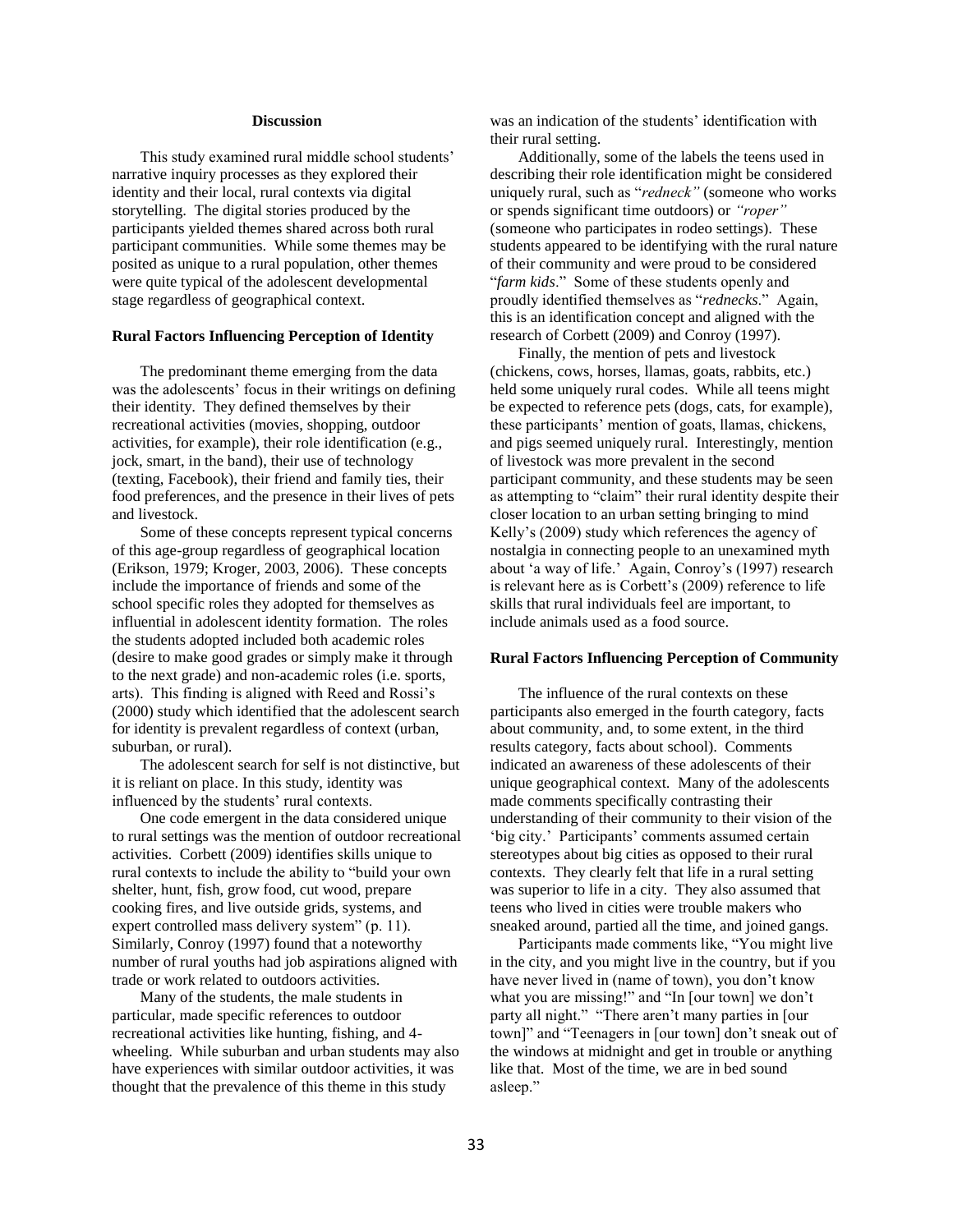These findings are aligned with research shared by Lewis and Ketter (2008). In their work with rural teachers, the authors found that these teachers "associated urban youth culture with violence, gangs and sex. By contrast, [the teachers] believed that the lives of their rural students were not overly touched by these realities" (p. 287). These teachers viewed their rural students as innocent while perceiving urban students and culture as ethnic and potentially threatening. In doing so, they cast urban students into the role of "other" and used this sense of other to define identity and set boundaries. While the Lewis and Keith study focused on teachers' perceptions, it is not much of a leap to presume that their students may also share these views.

Overall, the participants in this study seemed to feel that there was an advantage to living in a rural context, and they were proud to differentiate their community as a better place to live. This fits with Kelly's (2009) research into rural contexts as a center of identity, possibility, and interconnection. If students in this study had any desire to leave their communities or to regard other contexts (urban, suburban) as more attractive, they did not share these thoughts in the stories beyond simple comments about their home towns being "*too safe*" and "*everyone knowing your business*." Unfortunately, the comments produced by these teens may also represent Kelly's warning about passionate, unexamined attachment leading to a "fierce clinging to places and identities and their deeply embedded and often unexamined myths about a 'way of life'"(p.3). The participants' comments do reflect some deeply engrained and uncritical views about life in rural towns as opposed to life in cities.

#### **Use of Technology to Explore Identity and Context**

The use of digital storytelling in this study was intended as a vehicle to allow the participants to express their views on who they were and where they lived. Certainly traditional writing formats, that is, without technology integration, may have allowed these adolescents to share their perspectives. However, the use of digital storytelling provided some unique advantages to the participants and the study.

First and foremost, digital storytelling allowed these learners to write for an authentic audience and recognize their product as something worth sharing with others interested in their message in a social context (Cope & Kalantzis, 2000; Gee, 2000; Gruenewald, 2003; New London Group, 1996; O'Brien & Scharber, 2008). This provided the participants with an expanded sense of writing and of audience. In contrast, a traditional writing assignment (pen and paper) may have been construed as just another school assignment with the teacher as reader/evaluator.

Second, digital storytelling provided participants with a multimodal venue for exploring and communicating issues of identity and community important to them as they shared their insights with an authentic audience. In crafting their stories, the adolescents used both images and narrative thus increasing the power of the messages the adolescents chose to share. The inclusion of images may also have motivated these students to engage in the writing process as they saw themselves producing something more akin to a movie or documentary, which is more appealing than a position paper. Again, these learners are predisposed to receiving and working with visual and media influences (DeVoss, Eidman-Aadahl, & Hicks, 2010; Kajder, 2010).

Finally, the appeal of technology alone may have been enough to motivate these students to share their stories. The participants' use of technology was a dominant concept in their discussion about teens. The influence of technology on rural adolescents' identity formation and their use of technology to connect to friends was an important finding. These participants were clearly accessing and using technology and they saw technology as essential for communicating connecting to each other.

While participant comments in this category indicate that students are already connected digitally and are already engaged in digital literacies, school support for adolescents' use of these tools to critically examine their own identity and the impact of their rural community appears to be limited. Schools may not be capitalizing on adolescents' existing digital writing practices to aid these learners in exploring issues of identity or community. The technology survey completed by the classroom teachers showed that each classroom associated with this study had limited technology resources and that the teachers involved in the study were not able to easily integrate technology into their instruction. Unfortunately, this finding is aligned with the research (Hawkes, Halverson, & Brockmueller, 2002).

Allowing students to explore identity in their rural contexts may be critical to their development of identity and voice and may either promote student identification with their community or disassociate students from their community. Kelly (2009) cautions that rural places are premised on a loss paradigm; yet, participants in this study used literacy to claim community and to refute this loss paradigm in contrast to the research findings (Corbett, 2009; Corbett & Vibert, 2010; Hardré, Sullivan, & Crowson 2009), while at the same time showing evidence of an uncritical attachment to place (Kelly, 2009). So while the digital storytelling application used in this study may have allowed students opportunity to explore their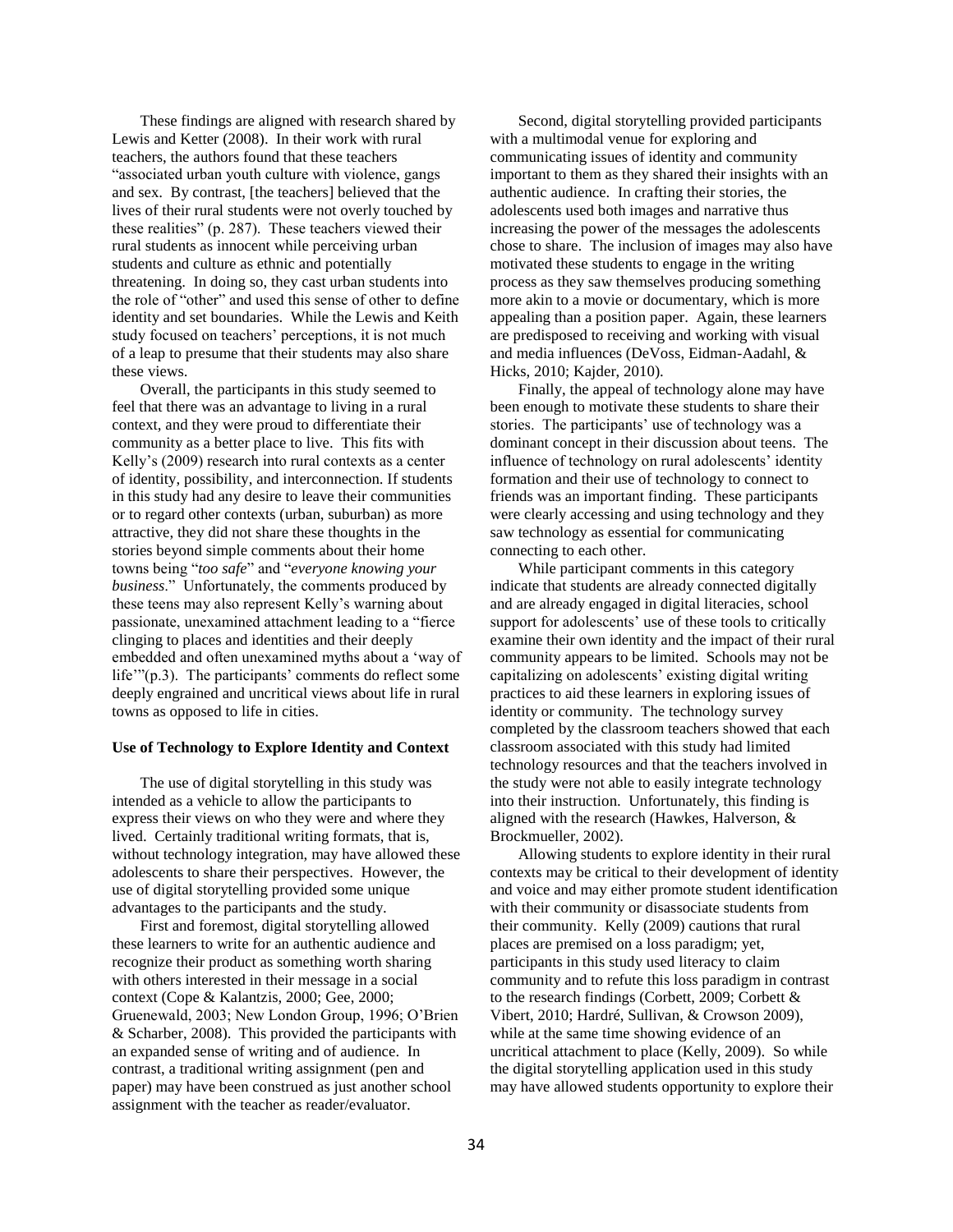own narratives, they did not critically examine their contexts.

#### **Limitations**

This study is limited by its inclusion of only two schools in a fairly restricted geographical area. In addition, while the intent of using of digital stories should have conveyed the message that the students were writing for an authentic audience, more could have been done to send students the message that they were writing for an authentic audience and rather than for a grade. Also, students could have been supported in producing individual stories as opposed to groupproduced stories.

Additional data could have been collected around this study design to include field notes documenting the participants' work in process, artifacts of the students' work in process (brainstorm maps, drafts). Finally, an analysis of the images chosen by the students could have been analyzed for their message and impact.

## **Conclusions**

This study examined adolescent students' exploration of identity and community. The use of digital storytelling with adolescents provided a particularly rich opportunity for these students to

## **References**

- Bogdan, R. C., & Biklen, S. K. (2003). *Qualitative research for education: An introduction to theories and methods* (4<sup>th</sup> ed.). Boston, MA: Pearson Education.
- Lambert, J. (2012). Center for digital storytelling. Retrieved from http://www.storycenter.org/
- Cope, B. & Kalantzis, M. (Eds.). (2000). *Multiliteracies: Literacy learning and the design of social futures.* London: Routledge.
- Corbett, M. (2009). Rural schooling in mobile modernity: Returning to the places I've been. *Journal of Research in Rural Education, 24*(7), 1- 13. Retrieved from http://jrre.psu.edu/articles/24- 7.pdf
- Corbett, M. & Vibert, A. (2010). Curriculum as a safe place: Parental perceptions of new literacies in a rural small town school. *Canadian Journal of Educational Administration and Policy, 114*, 6-24
- Conroy, C. A. (1997, March). *Predictors of occupational choice among rural youth: Implications for career education and development programming*. Paper presented at the meeting of the American Educational Research Association, Chicago, IL.

explore the areas of inquiry unique to their age group as determined through grounded theory analysis of the participants' digital story products.

Study findings indicate that the rural nature of the participants' communities had a significant impact on their identity formation in particular with respect to specific recreational activities and identity roles. Participants also were keenly aware of their rural contexts. While participants made some comments decrying the limitations of rural schools and towns, the main focus was on the positive aspects of school and community, which they viewed as places of support and connectedness.

Findings from this study also indicate that rural students are already engaged in digital literacy practices. However, school support for adolescents' use of these tools may not be capitalizing on students' outside-school digital writing practices. Technology should be considered implicit in adolescent identity development and should be used to promote student exploration of identity and context. These tools provide students with means to assess and acquire skills necessary to compete in current global and technological climates. As such, this study supports students' use of digital writing to explore identity, to examine their rural contexts, and to further their literacy development through technology-supported practices.

- Creswell, J. W. (2002). *Research design: Qualitative, quantitative, and mixed methods approaches* (2nd ed.). Thousand Oaks, CA: Sage.
- DeVoss, D. N., Eidman-Aadahl, E., & Hicks, T. (2010). *Because digital writing matters: Improving student writing in online and multimedia environments.* San Francisco, CA: Jossey-Bass.
- York, NY: W.W. Norton.
- Gee, J. P. (2005). *An introduction to discourse*  Analysis Theory and Method (2<sup>nd</sup> ed.). New York: Routledge.
- Gee, J. P. (2000). New people in new worlds: Networks, the new capitalism and schools. In B. Cope & M. Kalantzis (Eds.), *Multiliteracies* (pp. 43-68). London & New York: Routledge.
- Glaser, B. G., & Strauss, A. L. (1967). *The discovery of grounded theory: Strategies for qualitative research*. Chicago, IL: Aldine.
- Graves, B. (2010). The collision of athletics  $\&$ consolidation. *School Administrator*, *67*(5), 24-29.
- Gruenewald, D. A. (2003). The best of both worlds: A critical pedagogy of place. *Educational Researcher. 32*(4), 3-12.